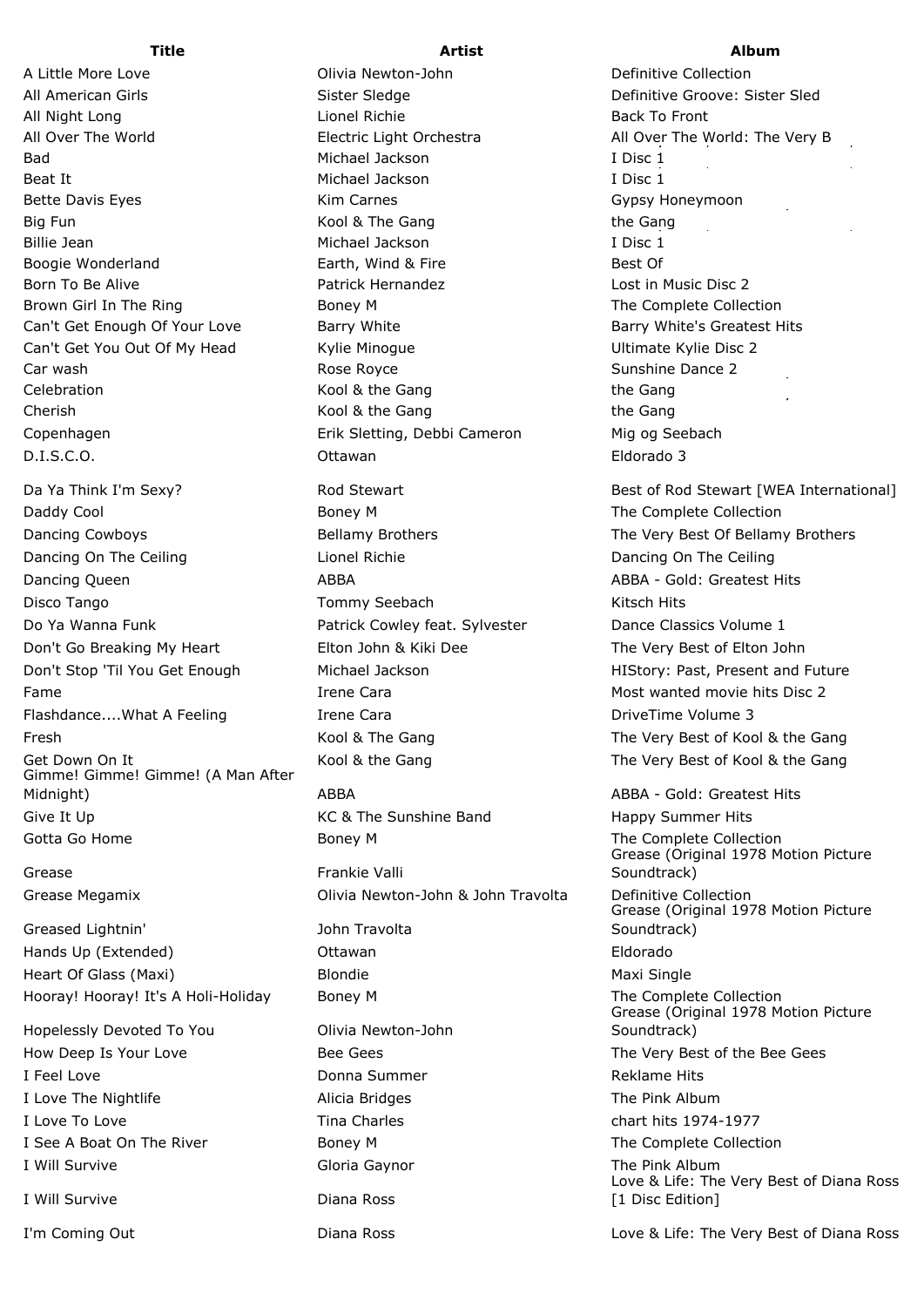I'm Every Woman Whitney Houston

Knock On Wood **Amii Stewart** Amii Stewart Christian Music Cost in music

Sandy **Sandy John Travolta** 

That's The Way (I Like It) KC & The Sunshine Band

The Way You Make Me Feel Michael Jackson

Wanna Be Startin' Somethin' Michael Jackson We Are Family (Extended) Sister Sledge Sister Sledge Befinitive Groove: Sister Sledge

Kung Fu Fighting Carl Douglas Carl Douglas Carl Lost in Music Ladies Night The Wool & the Gang The Very Best of Kool & the Gang The Very Best of Kool & the Gang Last Night A DJ Saved My Life The Indeep Lost in music Le Freak Chic Chic Chic Reklame Hits Let Your Love Flow Bellamy Brothers chart hits 1974-1977 Let Your Love Flow Bellamy Brothers Ft. DJ Ötzi Simply The Best Let's Groove **Earth Wind & Fire** 2 and 200 80<sup>'</sup>er hits Disc 2 Love Will Conquer All **Lionel Richie** Dancing On The Ceiling Dancing On The Ceiling Magic Olivia Newton-John Definitive Collection Mandy **Barry Manilow** Barry Manilow Reflections Million Dollar Bill Whitney Houston Single More Than A Woman The Very Bee Gees The Very Best of the Bee Gees The Very Best of the Bee Gees More Than I Can Say **Leo Sayer** Leo Sayer **Endless Journey** Night Fever **Bee Gees** Bee Gees The Very Best of the Bee Gees The Very Best of the Bee Gees One Day I'll Fly Away **Randy Crawford** Crawford The Best of Randy Crawford Que Sera Mi Vida Gibson Brothers Happy Summer Hits Remember The Time The Time The Time Michael Jackson The State HIStory: Past, Present and Future Ring My Bell Anita Ward Dance Classics Volume 1 Rivers Of Babylon **Boney M** Boney M Boney M The Complete Collection

September (Album Version) **Earth, Wind & Fire** Best Of Best Of Smooth Criminal **Smooth Criminal** Michael Jackson **The Collection** Stars On 45 ABBA Medley Stars On 45 Stars On 45 Stayin' Alive **Stayin'** Alive Bee Gees **Bee Gees** The Very Best of the Bee Gees Street Life **Randy Crawford** Randy Crawford The Best of Randy Crawford

Summer Nights Olivia Newton-John & John Travolta Sun Of Jamaica **Goombay Dance Band** Caribbean Beach Party Sunny **Sunny Sunny Sunny Boney M** Boney M **The Complete Collection** Super Trouper **ABBA** ABBA ABBA ABBA - Gold: Greatest Hits Take A Chance On Me **ABBA** ABBA ABBA ABBA - Gold: Greatest Hits That's Me **ABBA** 25th Anniversary Singles Colle Thriller Michael Jackson Tragedy **Bee Gees** The Very Best of the Bee Gees The Very Best of the Bee Gees Village People Megamix **Village People** Single Voulez-Vous **ABBA ABBA - Gold: Greatest Hits** ABBA - Gold: Greatest Hits

Whitney Houston The Ultimate Collection

I'm On Fire The Very Best Of Pop Music 1974-75 Joanna The Very Best of Kool & the Gang The Very Best of Kool & the Gang Knowing Me, Knowing You **ABBA** ABBA ABBA ABBA - Gold: Greatest Hits

Krøller Eller Ej Tommy Seebach & Debbie Cameron Det Bedste Fra Dansktoppen 1981

Rock With You **Michael Jackson** Michael Jackson HIStory: Past, Present and Future, Book Grease (Original 1978 Motion Picture Soundtrack) Scream Table 3 and Janet Jackson/Michael Jackson HIStory: Past, Present and Future, Book Grease (Original 1978 Motion Picture Soundtrack)

The Very Best of KC & the Sunshine Band HIStory: Past, Present and Future, Book I Disc 1 HIStory: Past, Present and Future, Book I Disc 1 Upside Down Diana Ross Love & Life: The Very Best of Diana Ross HIStory: Past, Present and Future, Book

I Disc 1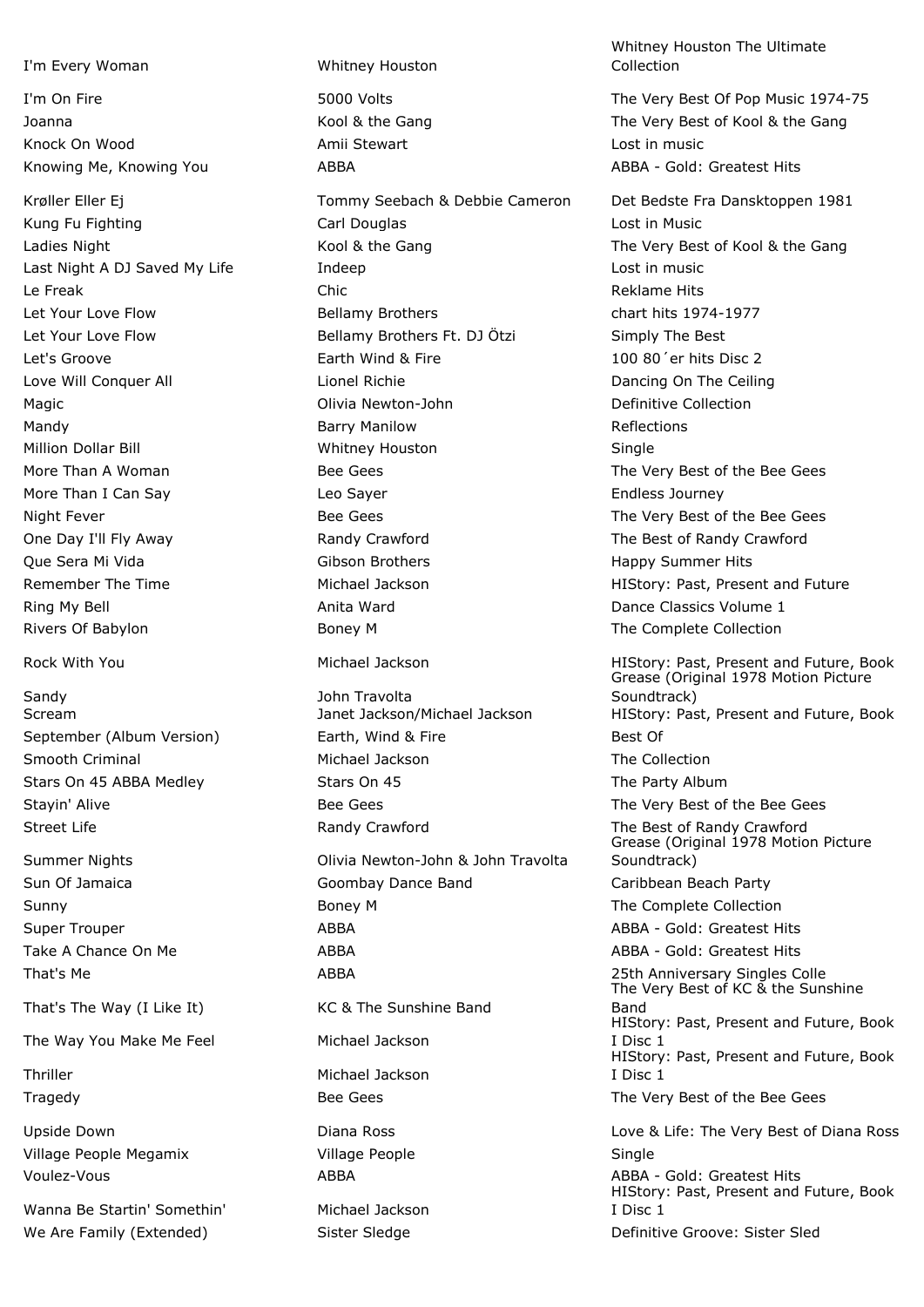Xanadu Olivia Newton-John Definitive Collection Y.M.C.A. Village People Lost in music You Make Me Feel Like Dancing Leo Sayer

You Should Be Dancing **Bee Gees** Bee Gees The Very Best of the Bee Gees You're My First, The Last, My Everything (Album Edit) Barry White Barry White's Greatest Hits

You're The One That I Want Colivia Newton-John & John Travolta

You Sexy Thing Thing The Sexy Thing The Sexy Thing The Sexy Thing The Sexy Thing The Sexy Thing The Sexy Thing T

Work That Body **Communist Communist Communist Communist Communist Communist Communist Communist Communist Communist Communist Communist Communist Communist Communist Communist Communist Communist Communist Communist Commun** Endless Journey<br>Every 1's a Winner: The Very Best of Hot Chocolate

> Grease (Original 1978 Motion Picture Soundtrack)